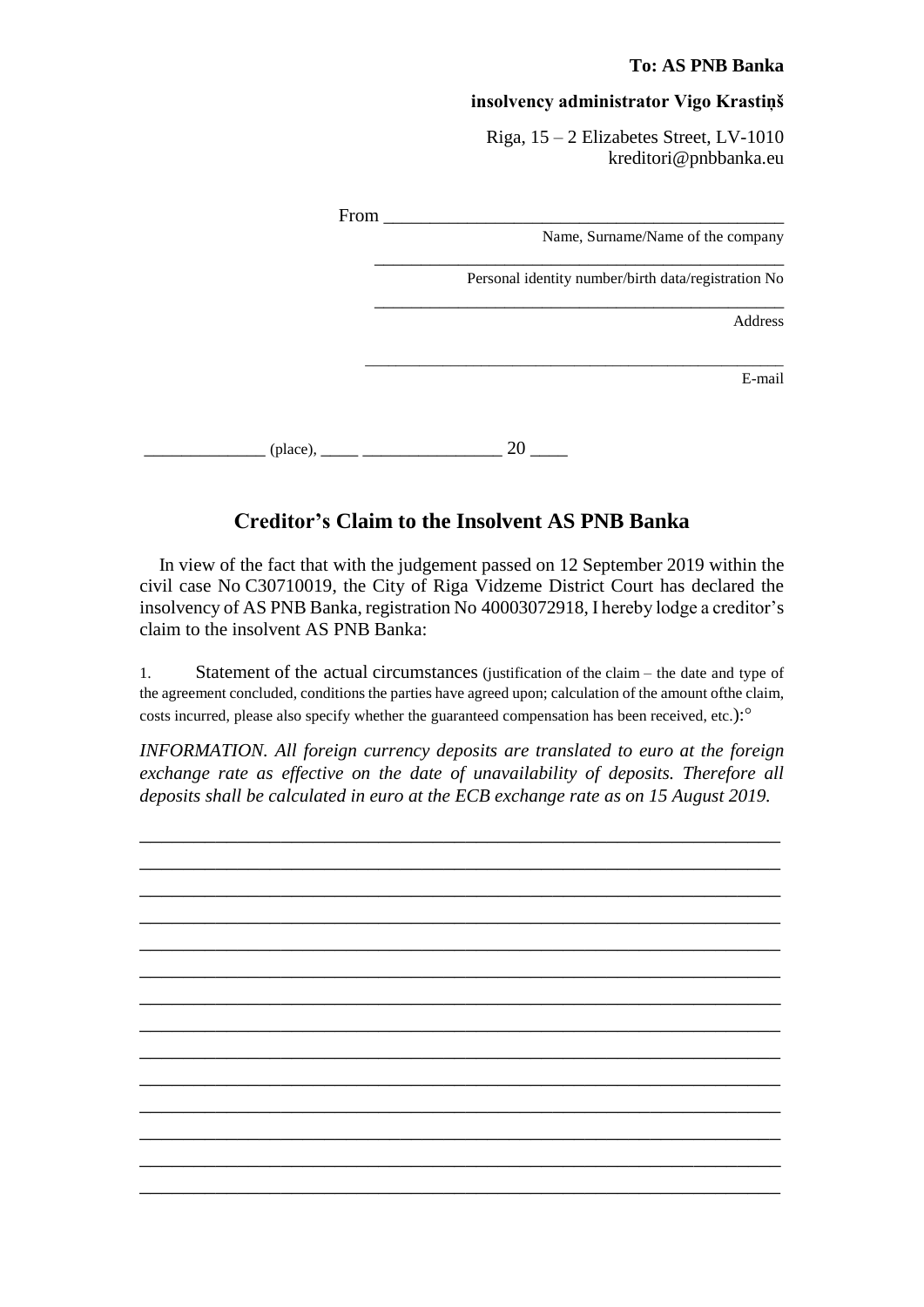2. Number (-s) of the creditor's account (-s) with the insolvent AS PNB Banka and the amount to be reimbursed:

\_\_\_\_\_\_\_\_\_\_\_\_\_\_\_\_\_\_\_\_\_\_\_\_\_\_\_\_\_\_\_\_\_\_\_\_\_\_\_\_\_\_\_\_\_\_\_\_\_\_\_\_\_\_\_\_\_\_\_\_\_\_\_\_\_\_\_\_\_ \_\_\_\_\_\_\_\_\_\_\_\_\_\_\_\_\_\_\_\_\_\_\_\_\_\_\_\_\_\_\_\_\_\_\_\_\_\_\_\_\_\_\_\_\_\_\_\_\_\_\_\_\_\_\_\_\_\_\_\_\_\_\_\_\_\_\_\_\_ \_\_\_\_\_\_\_\_\_\_\_\_\_\_\_\_\_\_\_\_\_\_\_\_\_\_\_\_\_\_\_\_\_\_\_\_\_\_\_\_\_\_\_\_\_\_\_\_\_\_\_\_\_\_\_\_\_\_\_\_\_\_\_\_\_\_\_\_\_ \_\_\_\_\_\_\_\_\_\_\_\_\_\_\_\_\_\_\_\_\_\_\_\_\_\_\_\_\_\_\_\_\_\_\_\_\_\_\_\_\_\_\_\_\_\_\_\_\_\_\_\_\_\_\_\_\_\_\_\_\_\_\_\_\_\_\_\_\_

3. Number of the creditor's bank account, where the funds shall be transferred, as well as IBAN, the name of the bank, and SWIFT (please attach the document (-s) certifying the ownership of the account):

4. Information on whether or not the creditor is considered an interested person with respect to a credit institution as defined in Section 1(1)36) of the Credit Institution Law (please tick the appropriate box):

\_\_\_\_\_\_\_\_\_\_\_\_\_\_\_\_\_\_\_\_\_\_\_\_\_\_\_\_\_\_\_\_\_\_\_\_\_\_\_\_\_\_\_\_\_\_\_\_\_\_\_\_\_\_\_\_\_\_\_\_\_\_\_\_\_\_\_\_\_

The creditor is not an interested person The creditor is an interested person



5. I, the undersigned, hereby confirm and repeatedly specify my e-mail address, as well as agree to receive electronic documents within the insolvency proceedings of the insolvent AS PNB Banka. E-mail of the creditor: \_\_\_\_\_\_\_\_\_\_\_\_\_\_\_\_\_\_\_\_\_\_\_\_\_\_\_\_\_\_\_\_\_\_\_\_\_\_\_\_

6. I, the undersigned, hereby confirm that I have been informed and agree to my/my authorized representatives' personal data being processed by the insolvent AS PNB Banka for the purpose of reviewing the creditor's claim and other justified purposes throughout the insolvency proceedings of AS PNB Banka.

7. Proof of legitimate source of funds (please specify and provide detailed explanations of the legitimate source of funds and attach relevant documents).

\_\_\_\_\_\_\_\_\_\_\_\_\_\_\_\_\_\_\_\_\_\_\_\_\_\_\_\_\_\_\_\_\_\_\_\_\_\_\_\_\_\_\_\_\_\_\_\_\_\_\_\_\_\_\_\_\_\_\_\_\_\_\_\_\_\_\_\_\_  $\mathcal{L}_\mathcal{L} = \{ \mathcal{L}_\mathcal{L} = \{ \mathcal{L}_\mathcal{L} = \{ \mathcal{L}_\mathcal{L} = \{ \mathcal{L}_\mathcal{L} = \{ \mathcal{L}_\mathcal{L} = \{ \mathcal{L}_\mathcal{L} = \{ \mathcal{L}_\mathcal{L} = \{ \mathcal{L}_\mathcal{L} = \{ \mathcal{L}_\mathcal{L} = \{ \mathcal{L}_\mathcal{L} = \{ \mathcal{L}_\mathcal{L} = \{ \mathcal{L}_\mathcal{L} = \{ \mathcal{L}_\mathcal{L} = \{ \mathcal{L}_\mathcal{$ 

\_\_\_\_\_\_\_\_\_\_\_\_\_\_\_\_\_\_\_\_\_\_\_\_\_\_\_\_\_\_\_\_\_\_\_\_\_\_\_\_\_\_\_\_\_\_\_\_\_\_\_\_\_\_\_\_\_\_\_\_\_\_\_\_\_\_\_\_\_

Attached (please attach the documents listed in the announcement to the creditors of AS PNB Banka published on 19 September 2019 in "Latvijas Vēstnesis" – the official publication of the Republic of Latvia, and on the website of the insolvent AS PNB Banka: [www.pnbbanka.eu\)](http://www.pnbbanka.eu/):

\_\_\_\_\_\_\_\_\_\_\_\_\_\_\_\_\_\_\_\_\_\_\_\_\_\_\_\_\_\_\_\_\_\_\_\_\_\_\_\_\_\_\_\_\_\_\_\_\_\_\_\_\_\_\_\_\_\_\_ \_\_\_\_\_\_\_\_\_\_\_\_\_\_\_\_\_\_\_\_\_\_\_\_\_\_\_\_\_\_\_\_\_\_\_\_\_\_\_\_\_\_\_\_\_\_\_\_\_\_\_\_\_\_\_\_\_\_\_ \_\_\_\_\_\_\_\_\_\_\_\_\_\_\_\_\_\_\_\_\_\_\_\_\_\_\_\_\_\_\_\_\_\_\_\_\_\_\_\_\_\_\_\_\_\_\_\_\_\_\_\_\_\_\_\_\_\_\_ \_\_\_\_\_\_\_\_\_\_\_\_\_\_\_\_\_\_\_\_\_\_\_\_\_\_\_\_\_\_\_\_\_\_\_\_\_\_\_\_\_\_\_\_\_\_\_\_\_\_\_\_\_\_\_\_\_\_\_ \_\_\_\_\_\_\_\_\_\_\_\_\_\_\_\_\_\_\_\_\_\_\_\_\_\_\_\_\_\_\_\_\_\_\_\_\_\_\_\_\_\_\_\_\_\_\_\_\_\_\_\_\_\_\_\_\_\_\_ \_\_\_\_\_\_\_\_\_\_\_\_\_\_\_\_\_\_\_\_\_\_\_\_\_\_\_\_\_\_\_\_\_\_\_\_\_\_\_\_\_\_\_\_\_\_\_\_\_\_\_\_\_\_\_\_\_\_\_ \_\_\_\_\_\_\_\_\_\_\_\_\_\_\_\_\_\_\_\_\_\_\_\_\_\_\_\_\_\_\_\_\_\_\_\_\_\_\_\_\_\_\_\_\_\_\_\_\_\_\_\_\_\_\_\_\_\_\_ \_\_\_\_\_\_\_\_\_\_\_\_\_\_\_\_\_\_\_\_\_\_\_\_\_\_\_\_\_\_\_\_\_\_\_\_\_\_\_\_\_\_\_\_\_\_\_\_\_\_\_\_\_\_\_\_\_\_\_ \_\_\_\_\_\_\_\_\_\_\_\_\_\_\_\_\_\_\_\_\_\_\_\_\_\_\_\_\_\_\_\_\_\_\_\_\_\_\_\_\_\_\_\_\_\_\_\_\_\_\_\_\_\_\_\_\_\_\_